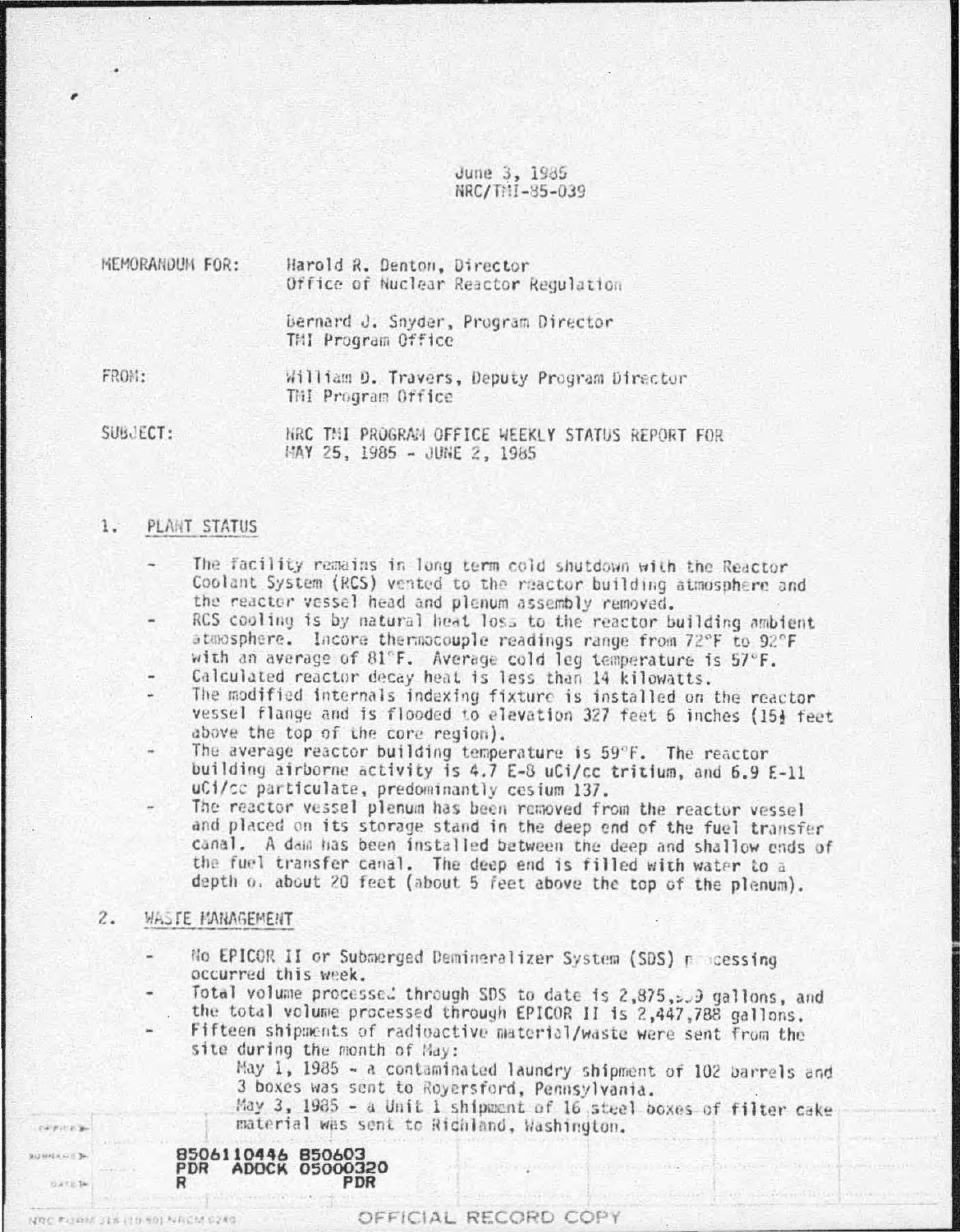May 6, 1985 - a Unit 1 shipment of radioactive waste samples was sent to Rockville, Maryland. Hay 8, 1985 - a contaminated laundry shipment of 83 drums and 2 boxes was sent to Roversford, Pennsylvania.

May 9, 1985 - a Unit 1 waste shipment of 14 boxes of filter cake was sent to Haniord, Washington.

May 13, 1985 - liquid samples from Unit 1 were sent to Westwood, New Jersey.

May 15, 1985 - a shipment of Unit 2 scrap steel was sent to Oak Ridge, Tennessee.

Hay 15, 1985 - a contaminated laundry shipment of 117 drums and 4 DOXes was sent to Roverford, Pennsylvania.

May 17, 1985 - Unit 1 sent four steel liners on two trucks filled with solidified evaporator bottoms to Richland, Washington.

May 20, 1985 - a Unit 1 shipment of dewatered resins was sent to Barnwell, South Carolina.

May 22, 1985 - a contaminated laundry shipment of 75 drums and 1 box was sent to Royersford, Pennsylvania.

Hay 28, 1985 - a Unit 2 shipment of scrap steel and depleted acid was sent to Oak Ridge, Tennessee.

May 28, 1985 - a contaminated laundry shipment of 67 drums and 4 boxes was sent to Royersford, Pennsylvania.

May 30, 1985 - a Unit 1 waste shipment of 15 boxes of filter cake was sent to Richland, Washington.

May 31, 1985 - three 15,000 gallon internally contaminated tanks (an oversized load shipment) were sent to Idaho National Engineering Laboratories at Scoville, Idaho.

## $3.$ DOSE REDUCTION/DECONTAMINATION ACTIVITIES

- General cleanup continued in the control and service building basement.
- Average general area radiation dose rate is 36 mrem per hour on the 347' level of the reactor building and is 160 mrem per hour on the 305' level of the reactor building.

# 4. ENVIRONMENTAL MONITORING

- The Lancaster water sample taken at the water works intake and analyzed by the US Environmental Protection Agency consisted of a seven day composite sample taken from May 12, to May 18, 1985. A gamma scan detected no reactor related radioactivity.
- THI water samples taken by the US Environmental Protection Agency at the plant discharge to the river consisted of seven daily composite samples taken from May 11, to May 18, 1985. Gamma scans detected no reactor related radioactivity.
- The RRC outdoor airborne particulate sampler at the TMI Site collected a sample between May 23, and May 30, 1985. No reactor related radioactivity was detected. Analysis showed I-131 and Cs-137 concentrations to be less than the lower limits of detectability.

| NRC FORM 318 (10 80) NRCM 0240 |  |  | OFFICIAL RECORD COPY |  |  |  |  |
|--------------------------------|--|--|----------------------|--|--|--|--|
| $\sim$ DATE)                   |  |  |                      |  |  |  |  |
|                                |  |  |                      |  |  |  |  |
|                                |  |  |                      |  |  |  |  |
|                                |  |  |                      |  |  |  |  |
|                                |  |  |                      |  |  |  |  |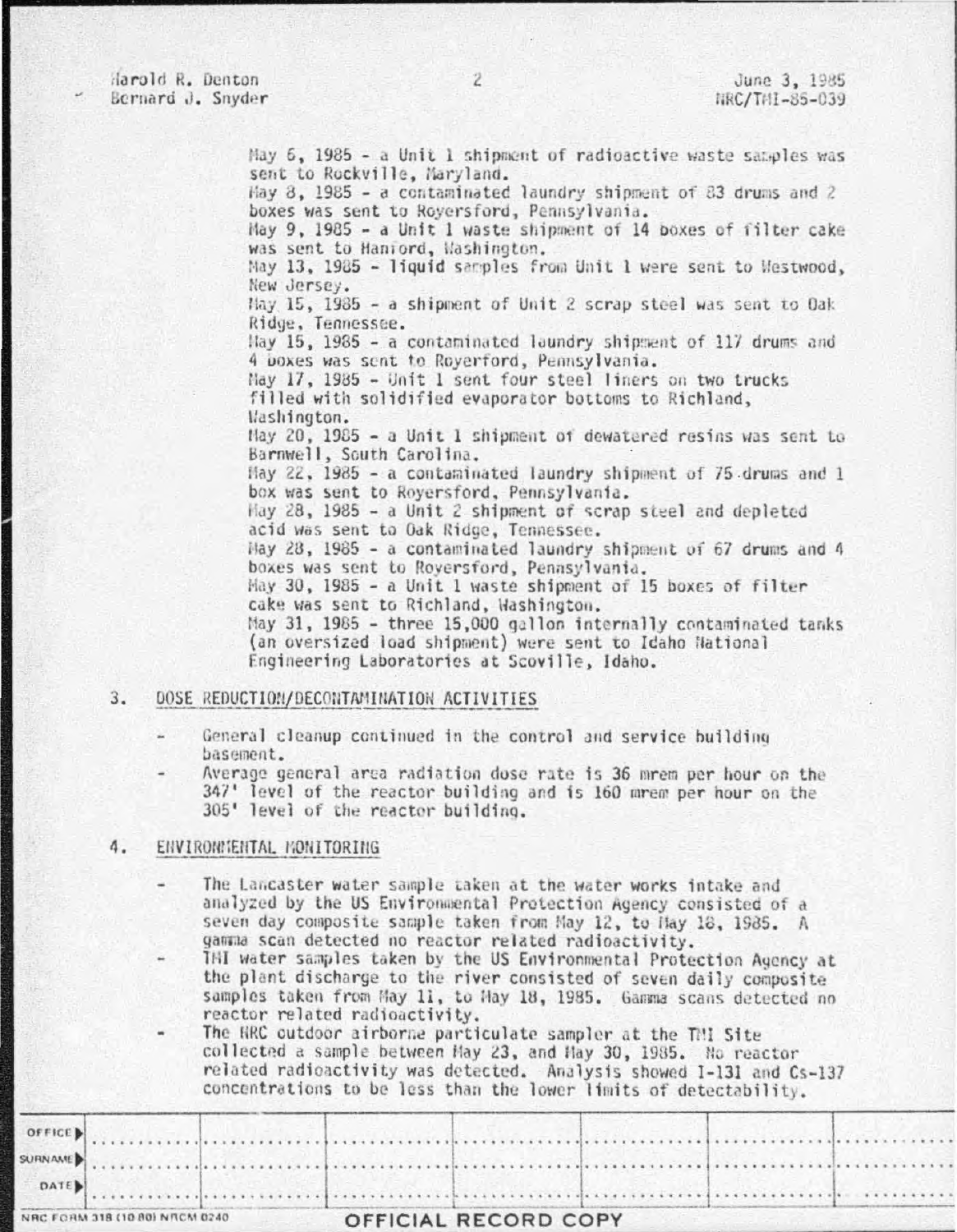Harold R. Denton Bernard J. Snyder

The above EPA sample analysis results show TMI site liquid effluents to be in accordance with requlatory limits, NRC requirements, and the City of Lancaster Agreement.

#### 5. REACTOR BUILDING ACTIVITIES

Future work in the reactor building will be focused on preparations for the first phase of defueling in September 1985. The near term defueling preparations include installation of a 5-ton service crane over the refueling canal, completion of the Defueling Water Cleanup System and modifications to the auxiliary fuel handling bridge.

# AUXILIARY AND FUEL HANDLING BUILDING ACTIVITIES 6.

- Installation of the Defueling Water Cleanup System (DWCS) continued.
- Boration of the processed water storage tank number 1 is in progress. The chemical addition will take about one month.
- The auxiliary building elevator has been decontaminated to general access levels (below 1,000 dpm/100 cm<sup>2</sup>; below 2.5 mk/hr).

### $7.$ NRC EVALUATIONS IN PROGRESS

- Defueling Water Cleanup System Technical Evaluation
- Technical Specification Change Requests numbers 46 and 48
- Equipment Hatch Removal Safety Evaluation
- Recovery Operations Plan Change numbers 27 and 29
- Fuel Canister Technical Evaluation
- Fuel Handling Senior Reactor Operator Training Program  $\omega$  .
- Defueling Safety Evaluation

# PROJECTED SCHEDULE OF FUTURE EVERTS 8.

Start of Defueling: September 1985

ORIGINAL SIGNED BY William D. Travers Deputy Program Director THI Program Office